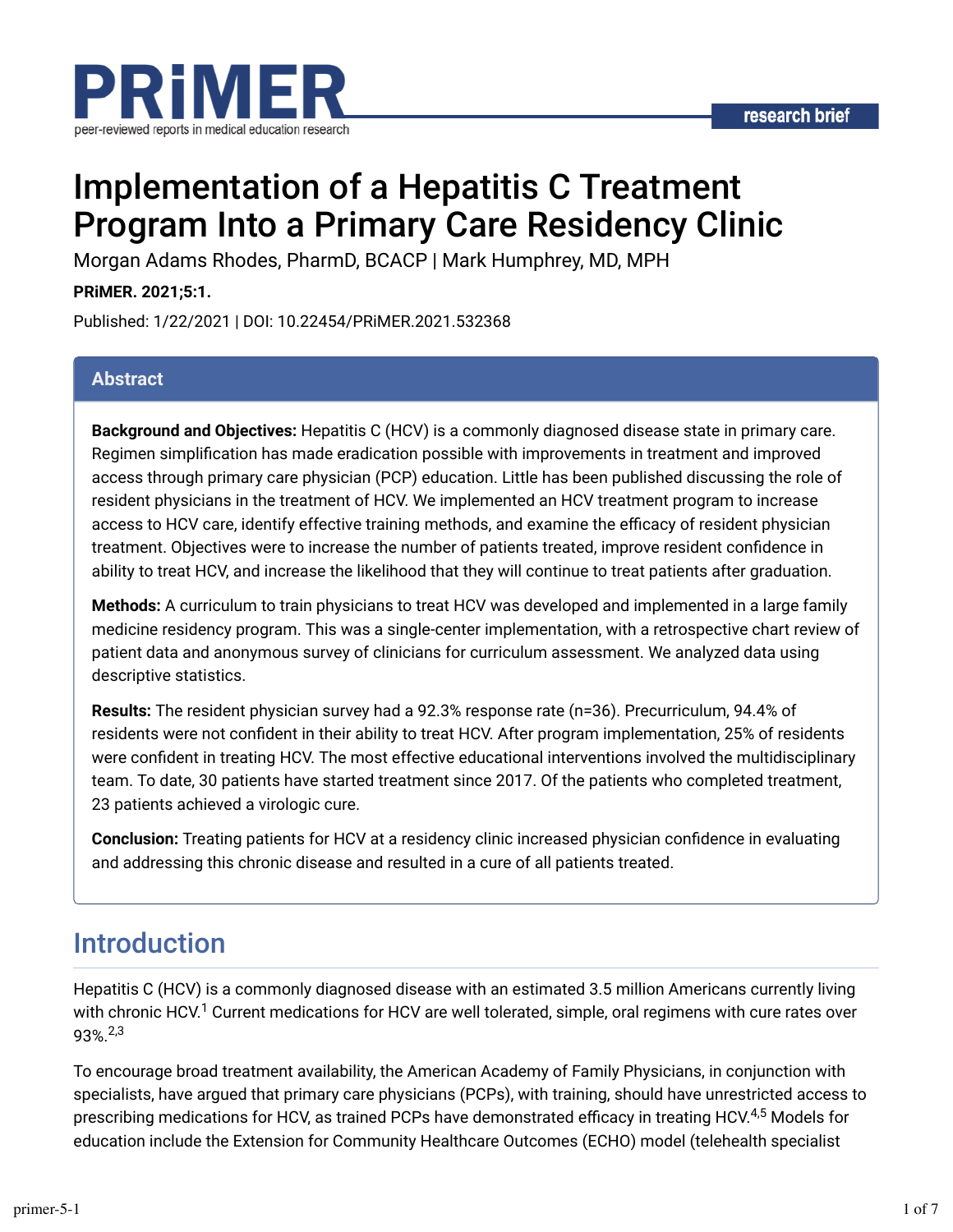consultation) and didactic training. In both models, PCPs have achieved similar sustained virologic response (SVR $_{12})$  rates as specialists. $^{6,7}$ 

Multidisciplinary teams, including pharmacists, are financially feasible and can reduce physician inertia by assisting with tasks such as insurance approval and medication monitoring to help PCPs achieve high SVR $_{\rm 12}$ rates. 8-10

With the evidence available to support PCPs treating HCV, these interventions need to be brought to residency programs, where little research has been done to date. $^{11}$  Our objectives were to increase the number of patients treated, increase resident confidence in their ability to treat, increase the likelihood that residents will continue to treat patients after graduation, and demonstrate the efficacy of residents in treating HCV.

## **Methods**

### *Training Program*

The residency practice is a low-income, urban, hospital-based clinic that cares for approximately 10,000 patients. To address training gaps, we initiated an HCV treatment program in June 2017 for residents and faculty (Table 1). This included educational interventions with previously documented successes.<sup>6-10</sup> Because PCPs in South Carolina are required to have specialist consultation to prescribe HCV medications for some insurances, our program included instruction in the use of telehealth.

#### *Evaluation Methods*

Evaluation consisted of an anonymous survey of residents and a retrospective chart review (Appendix A). To assess the educational interventions, we developed an anonymous pre/postsurvey to assess resident confidence in treating HCV for residents graduating from 2018 to 2021. We asked respondents the number of patients they had treated, the most effective educational intervention, and their intention or current practice of treating patients after graduation. Respondents were also asked to rate their confidence in treating HCV preand postcurriculum, and their confidence in the multiple components of HCV management on a Likert scale. We analyzed survey responses by descriptive statistics.

We collected data on patient characteristics via retrospective chart audit. We collected patient demographics and the level of training for the physician treating each patient. Cure was defined as an undetectable viral load 12 weeks after completion of treatment (SVR $_{\rm 12}$ ). We analyzed results using descriptive statistics.

The Institutional Review Board at Prisma Health–Midlands reviewed and approved this study.

### **Results**

The survey was sent to 30 residents and nine program graduates. A total of 36 residents or graduates completed the survey (92.3% response rate). Among the residents surveyed, 21 (58.3%) had treated at least one patient for HCV. Of the seven graduates who answered the survey, two were currently treating patients for HCV. Of the 29 current residents, 17 (58.6%) who had treated one or more patients for HCV, 16 intend to treat patients for HCV after graduation, with 12 unsure.

Precurriculum, 34 (94.4%) residents were not confident at treating HCV. After the curriculum implementation, nine (25%) residents are confident in treating HCV with only six residents (16.7%) still not confident (Figure 1). Residents who treated at least two patients felt somewhat confident or confident after the program. Residents felt most confident in ordering pretreatment labs and screenings and selecting vaccines. Residents felt least confident in selecting medications and managing drug interactions and side effects. The majority of residents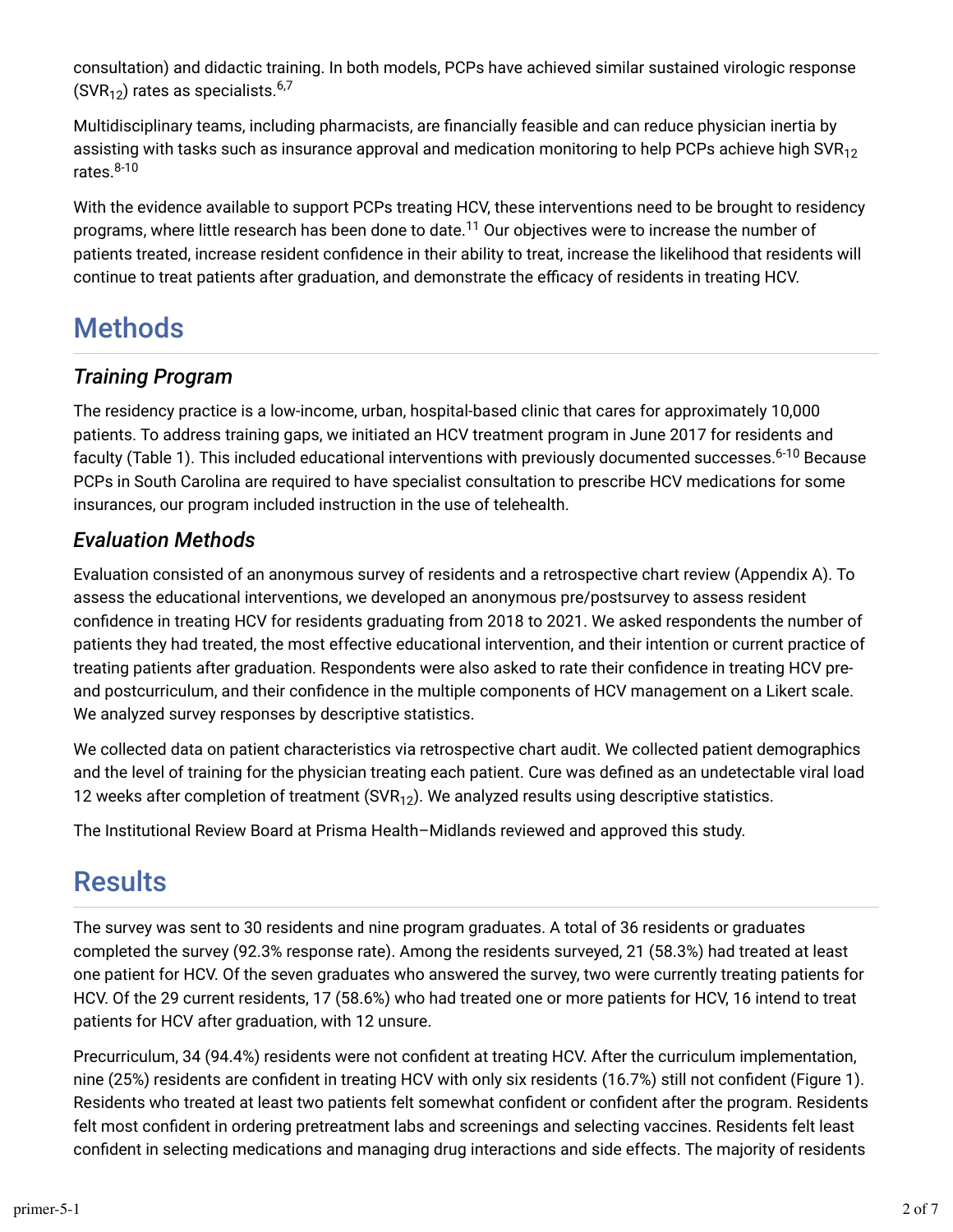(80%) cited the multidisciplinary team as the most effective educational intervention (Table 2).

A total of 30 patients have started or completed treatment. Patients were aged an average of 58.4 years (range 29-76 years, Table 3). Of the patients treated, 76.7% were treated by a resident physician, mainly PGY2 and PGY3s (70%).

A majority of patients (20) achieved an undetectable viral load at week 4 of treatment. Of the patients who completed treatment, an undetectable viral load (SVR<sub>12</sub>) was achieved by all 23 patients (100% cure rate), with seven patients yet to have their SVR $_{\rm 12}$  completed.

### **Discussion**

This curriculum increased capacity to provide broad-spectrum primary care to our patients to include HCV care. The majority of patients diagnosed with HCV in our clinic are currently treated by their PCP instead of specialists.

A curriculum to train family medicine residents to treat HCV was effective in improving resident confidence in treating HCV and successful in curing the disease. To our knowledge, this is the first study that demonstrates the efficacy of primary care trainees in treating HCV. In a recent survey of family medicine residency program directors, most (61.9%) believe their programs are integral in building the future workforce to treat HCV. $^{12}$ Similar curricula could be implemented across family medicine residency programs to increase access to care during residency and once in practice.

We utilized a combination of educational interventions that could be applied broadly in residency programs. Resident confidence appeared to be related to the number of patients treated during residency, with residents treating at least two patients identifying as somewhat confident or confident in treating HCV. After the curriculum initiation, all but one current resident planned to treat HCV in the future or were unsure. We believe this is a positive step in developing PCPs' capacity and willingness to treat HCV. Additional research is needed to understand why residents decide to treat or not to treat HCV upon graduation.

This study has several limitations, including the small study size of residents and patients treated, and lack of HIV coinfected patients. As a result, we were unable to power the study to measure statistical differences in confidence and likelihood of treating HCV after graduation. Although the survey was anonymous, the survey was disseminated by study investigators, leading to potential response bias. Additionally, for the patient outcomes, almost one-quarter of the patients were treated by attending physicians. Although the attending physicians were not the target subjects for the intervention, the physicians followed a similar process and had similar outcomes to the residents' patients. Finally, only 25% of residents felt confident in treating HCV after the curriculum. Since number of patients treated seemed to be related to confidence, we believe that continuing this curriculum and increasing resident opportunities to treat patients will help to address this limitation. A quality improvement project is currently underway to improve HCV screening for all patients aged 18-79 years according to the recently updated United States Preventive Services Task Force Recommendations. $^{\rm 13}$ 

The curriculum has continued and will focus on case-based scenarios for medication management. Scenarios will specifically address areas of need such as drug interactions and treatment regimen selection. Improved screening may create additional opportunities for diagnosis and treatment of HCV at our clinic. A multifaceted HCV curriculum allowed residents to feel more confident in treating HCV and resulted in effective cure of all patients treated at the clinic.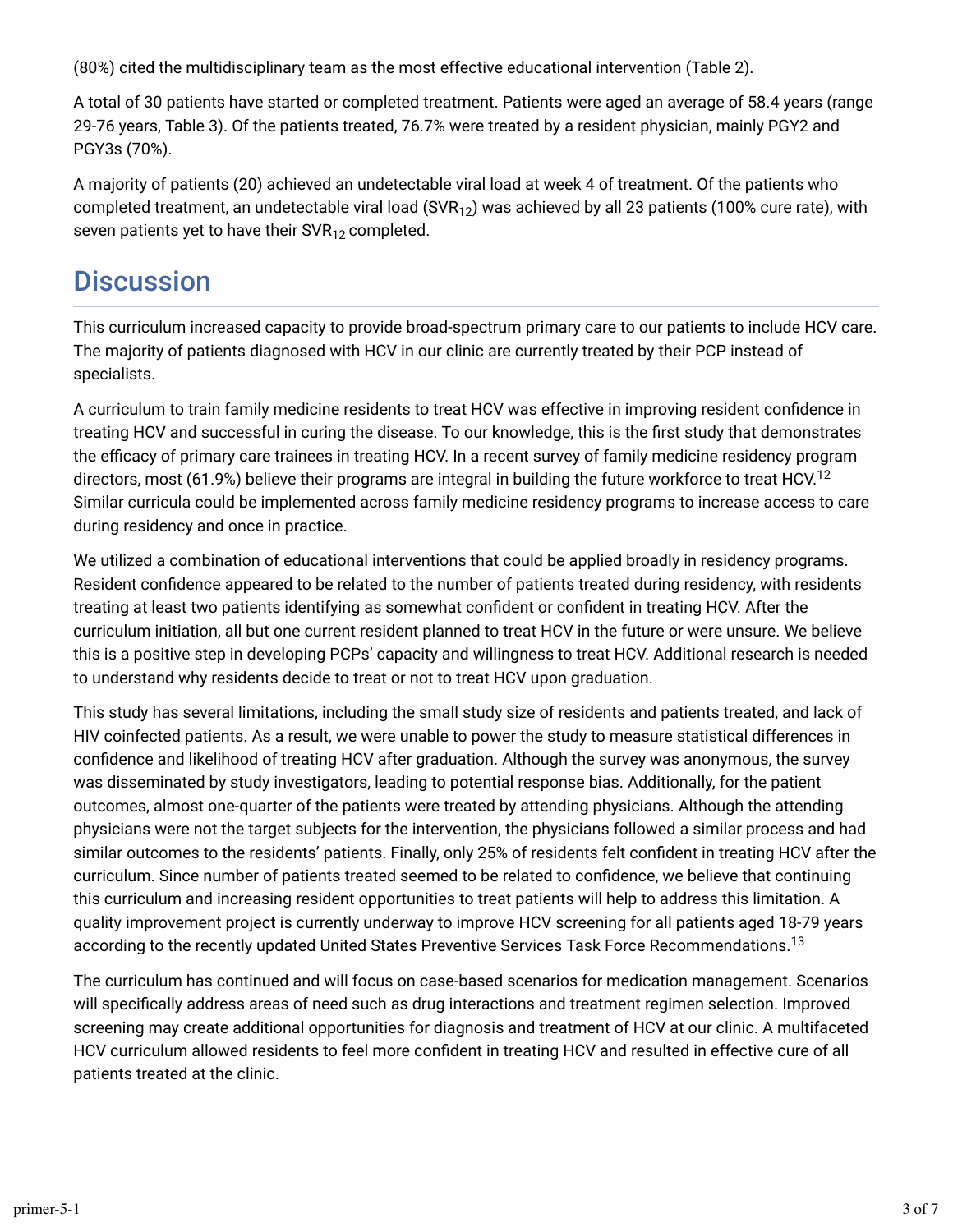## **Tables and Figures**

|  | <b>Table 1: HCV Curriculum</b> |
|--|--------------------------------|
|--|--------------------------------|

| <b>Activity</b>                    | <b>Frequency</b>                                         | <b>Description</b>                                                                                                                                                                                                                                                                                                                                                                                                                                                                                         |
|------------------------------------|----------------------------------------------------------|------------------------------------------------------------------------------------------------------------------------------------------------------------------------------------------------------------------------------------------------------------------------------------------------------------------------------------------------------------------------------------------------------------------------------------------------------------------------------------------------------------|
| Didactics and topic<br>discussions | Every 12-18 months                                       | Formal, hour-long lectures are integrated into the resident didactic<br>curriculum cover the following topics: screening, pretreatment monitoring/<br>screening, vaccinations, treatment selection, during and after treatment<br>monitoring, and medication access. Lectures are recorded. Residents also<br>participate in 1:1 topic discussions with faculty pharmacist about HCV.                                                                                                                      |
| HCV telehealth initiative          | First, third, and fourth<br>Wednesdays of every<br>month | Hosted by the South Carolina AIDS Education and Training Center<br>(AETC), primary care physicians submit and present cases to be evaluated<br>and discussed with infectious disease and hepatology specialists.<br>Recommendations for care are provided. Resident and attending<br>physicians were encouraged to submit complicated cases, and all<br>cases that required specialist consultation (ie, Medicaid, Medicare) were<br>submitted (https://www.seaetc.com/programs-services/viral-hepatitis/) |
| Multidisciplinary care team        | As needed                                                | After diagnosis of chronic hepatitis C is made, physicians contact<br>pharmacy team (pharmacist faculty, pharmacy resident, pharmacy student),<br>mainly via electronic health record messaging. Patient is reviewed by a<br>pharmacy team member and treatment plan and monitoring is discussed<br>with primary care physician. Pharmacy team assist with task such as<br>prior authorizations, medication access, patient follow-up, and patient<br>counseling.                                          |
| Hepatitis C checklist              | As needed                                                | Developed based on the American Association for the Study of Liver<br>Diseases/Infectious Diseases Society of America HCV guidance:<br>Recommendations for Testing, Managing, and Treating Hepatitis C (https://<br>www.hcvguidelines.org/). The worksheet was distributed to all faculty and<br>staff and is updated quarterly.                                                                                                                                                                           |

# Table 2: Most Effective Educational and Practice Modification Strategies for<br>Teaching Management of Hepatitis C: Results of Resident Survey (N=36)

| <b>Intervention</b>             | <b>Was This</b><br><b>Intervention</b><br><b>Effective?</b><br>Yes Responses (%) | Was This the Most<br><b>Effective Intervention?</b><br>Yes Responses (%) |
|---------------------------------|----------------------------------------------------------------------------------|--------------------------------------------------------------------------|
| Pharmacist embedded in practice | 86                                                                               | 61                                                                       |
| Formal presentations (lecture)  | 83                                                                               | 11                                                                       |
| Pharmacy-based case management  | 75                                                                               | 19                                                                       |
| Worksheet on HCV management     | 36                                                                               | 6                                                                        |
| Hepatitis C teleconference      | 33                                                                               | 6                                                                        |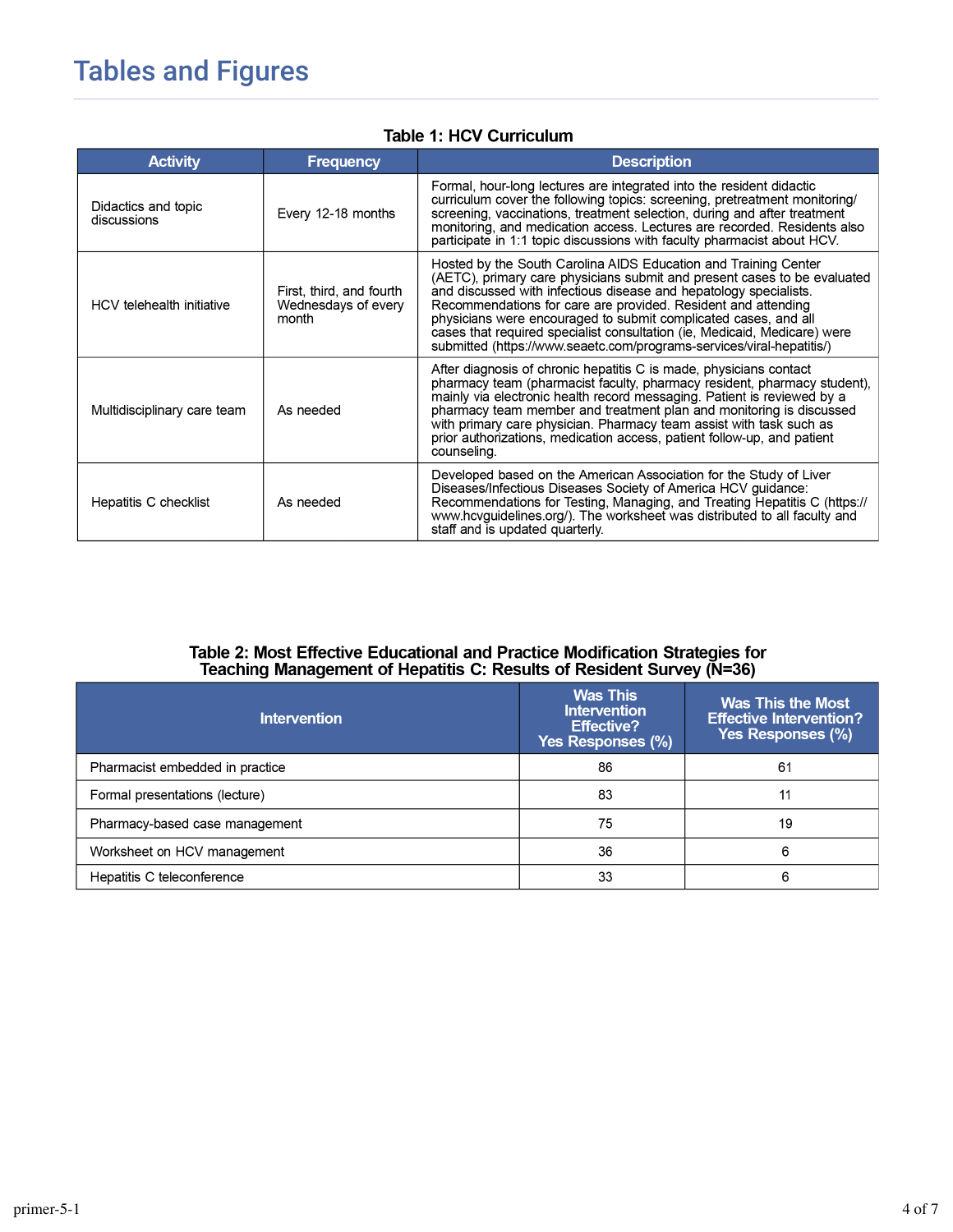

#### Figure 1: Confidence in Treating Hepatitis C

Figure 2: Confidence in Components of HCV Treatment (n=36)

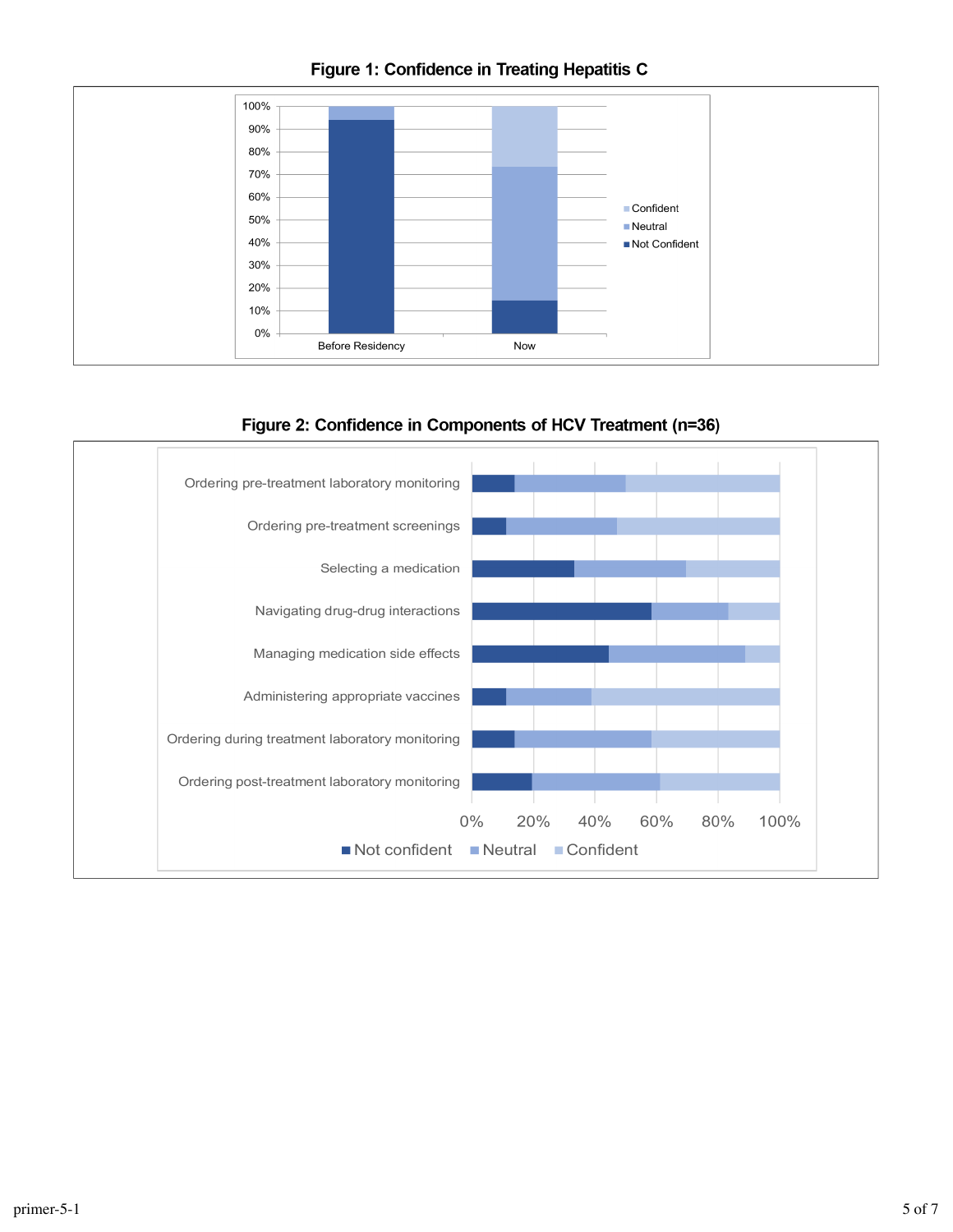| <b>Characteristics</b>                                                                                                                   | <b>Number of Patients (%)</b>                    |  |
|------------------------------------------------------------------------------------------------------------------------------------------|--------------------------------------------------|--|
| Genotype<br>1a<br>1 <sub>b</sub><br>2<br>3<br>Unknown                                                                                    | 21(70)<br>6(20)<br>1(3.33)<br>1(3.33)<br>1(3.33) |  |
| Cirrhosis (Metavir F3 or F4)                                                                                                             | 15(50)                                           |  |
| Female                                                                                                                                   | 16 (53.3)                                        |  |
| <b>Insurance Type</b><br>Uninsured<br>Medicaid<br>Medicare<br>Commercial                                                                 | 3(10)<br>6(20)<br>11(36.7)<br>10(33.3)           |  |
| <b>Comorbid Chronic Disease</b><br><b>Diabetes</b><br>Hypertension<br>Chronic kidney disease                                             | 9(30)<br>24(80)<br>1(3.33)                       |  |
| <b>Social History</b><br>History of alcohol use disorder<br>History of substance use disorder                                            | 5(16.7)<br>9(30)                                 |  |
| <b>Level of Training of Treating Physician</b><br>PGY1<br>PGY <sub>2</sub><br>PGY3<br>Attending                                          | 2(6.7)<br>10(33.3)<br>11(36.7)<br>7(23.3)        |  |
| <b>Medication</b><br>Glecaprevir/pibrentasvir 100 mg/40 mg<br>Sofosbuvir/velpatasvir 400 mg/100 mg<br>Ledipasvir/sofosbuvir 90 mg/400 mg | 12 (40)<br>9(30)<br>9(30)                        |  |

### Acknowledgments

The authors thank University of South Carolina School of Pharmacy students Alyssa Bryan and Julia Brown, and University of South Carolina School of Medicine students Tushar Patel and Matthew Lancaster for assistance in chart audits. The authors also thank the current and former residents of the Prisma Health-Midlands/University of South Carolina Family Medicine Residency Program for their participation in the survey.

### Corresponding Author

Morgan Adams Rhodes, PharmD, BCACP 3209 Colonial Drive, Columbia, SC 29203. 803-434-2072. Fax: 803-434-7529 morgan.rhodes@uscmed.sc.edu

#### **Author Affiliations**

Morgan Adams Rhodes, PharmD, BCACP - University of South Carolina School of Medicine, Department of Family and Preventive Medicine

Mark Humphrey, MD, MPH - University of South Carolina School of Medicine, Department of Family and Preventive Medicine

### References